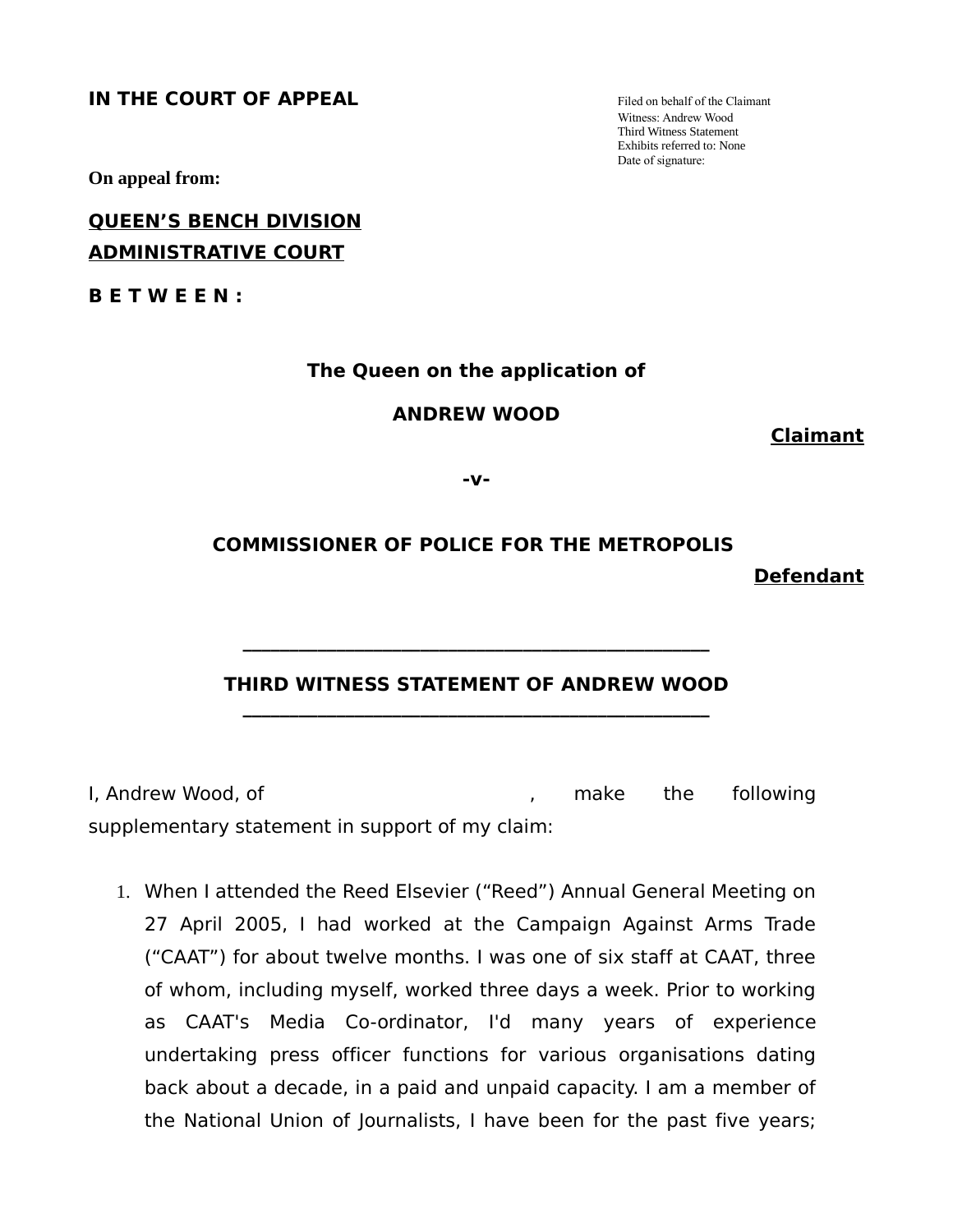and I'm affiliated to the Press and Public Relations Branch. I therefore have a good understanding of what is and is not involved in being a press officer.

- 2. Simply being a press officer doesn't make one of interest to the media. A press officer may act as a spokesperson on occasion but they would be invited to make a comment or give an interview by the media, and the press officer may decline or possibly refer the media to someone else in the organization - for example a campaigner.
- 3. Prior to the 2005 AGM, the staff at CAAT had decided that our presence would be low key. Reed, at that time, had only recently taken over Spearhead – a company which organised arms fairs. We'd not attended Reed's AGM prior to the one in 2005. We didn't hold a demonstration, nor a press conference or a photo-call at the 2005 AGM. There seemed to be little of potential interest to the media. No press release or other press resources like a briefing, was produced or distributed for the Reed AGM in 2005, and I did not contact any journalists about it. In other words, no media work was undertaken for the AGM at all.
- 4. It was not my expectation that I would be photographed at the Reed AGM, by the media or indeed anyone else.
- 5. My expectation in attending the 2005 AGM was simply to ask a question, and I considered my attendance as no different to any other shareholder. The AGM was largely unremarkable, it ended normally and there was no crisis or emergency which would have merited interest from the media or, indeed, from the police.
- 6. Even if CAAT had invited media attention on 27 April 2005, I would not expect the media to pursue a small campaign group's press officer in the way that the police pursued Ian Prichard and me after the AGM.